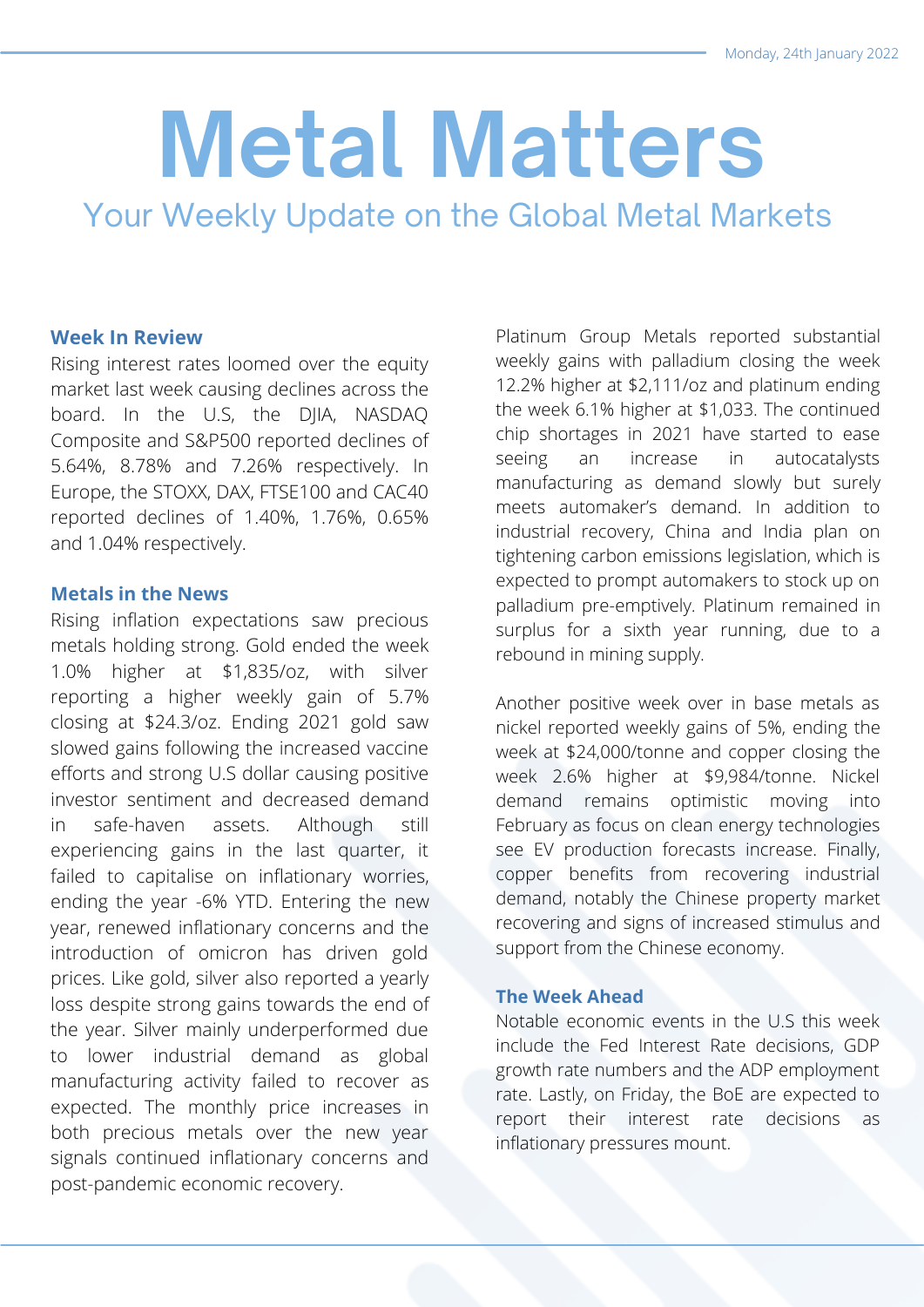

# **Graph of the Week - Nickel hits its highest price in 10 years**

#### **Metals - Spot Price**

| <b>Metal</b>  | Price 21st<br><b>January USD</b> | <b>Weekly</b><br><b>Change %</b> | Mtd.<br><b>Change %</b> | Ytd.<br><b>Change %</b> | <b>Price vs</b><br><b>50d MA</b> |
|---------------|----------------------------------|----------------------------------|-------------------------|-------------------------|----------------------------------|
| Gold          | 1,835                            | 1.0%                             | 1.2%                    | $-3.3%$                 | 1.6%                             |
| Silver        | 24.3                             | 5.8%                             | 1.7%                    | $-8.0%$                 | 5.3%                             |
| Platinum      | 1,033                            | 6.1%                             | 1.7%                    | $-3.6%$                 | 6.0%                             |
| Palladium     | 2,111                            | 12.2%                            | $-14.6%$                | $-13.8%$                | 11.7%                            |
| Copper        | 9,984                            | 2.6%                             | 4.8%                    | 28.8%                   | 3.4%                             |
| <b>Nickel</b> | 24,000                           | 5.0%                             | 23.0%                   | 45.1%                   | 16.1%                            |

Note: All performance data to Monday 24th January. Future positioning based on CFTC and SHFE data. Past performance is not an indicator of future performance and the value of an investment may fall as well as rise. Investors take on currency risk when taking unhedged exposure to commodities. Source: Bloomberg, NTree International

## **GPF ETC Listings**

|                                   |              |                    |            | <b>Exchange listings and trading currencies</b> |            |                              |                |                             |         |                             |                   |           |
|-----------------------------------|--------------|--------------------|------------|-------------------------------------------------|------------|------------------------------|----------------|-----------------------------|---------|-----------------------------|-------------------|-----------|
|                                   |              |                    |            | <b>Xetra</b>                                    |            | <b>London Stock Exchange</b> |                |                             |         | <b>Borsa Italiana</b>       | <b>SIX</b>        |           |
| <b>Name</b>                       | <b>ISIN</b>  | <b>Base</b><br>Ccy | <b>TER</b> | <b>Ticker EUR</b>                               | <b>WKN</b> | <b>Ticker</b><br><b>USD</b>  | Sedol          | <b>Ticker</b><br><b>GBX</b> | Sedol   | <b>Ticker</b><br><b>EUR</b> | <b>Ticker CHF</b> | Valor     |
| <b>GPF Physical Copper ETC</b>    | XS2314659447 | USD                | 0.85%      | OIIE                                            | A3GQ0Q     | TCOP                         | BMYLVM1        | <b>TCUS</b>                 | BMYLVLO | <b>TCOP</b>                 | TCOP              | 112161508 |
| <b>GPP Physical Nickel ETC</b>    | XS2314660700 | <b>USD</b>         | 0.75%      | OIIF                                            | A3GQ0R     | <b>TNIK</b>                  | BMYLVQ5        | <b>TNIS</b>                 | BMYLVN2 | <b>TNIK</b>                 | <b>TNIK</b>       | 112161525 |
| <b>GPF Physical Gold ETC</b>      | XS2265368097 | USD                | 0.12%      | OIIA                                            | A3GNPX     | TGLD                         | BMYCKG1        | TAUS                        | BKQMVS4 | <b>TGLD</b>                 | <b>TGLD</b>       | 58961848  |
| <b>GPF Physical Silver ETC</b>    | XS2265369574 | <b>USD</b>         | 0.20%      | OIIB                                            | A3GNPO     | <b>TSLV</b>                  | BMYCKH2        | <b>TAGS</b>                 | BKQMVT5 | <b>TSLV</b>                 | <b>TSLV</b>       | 58847211  |
| <b>GPF Physical Palladium ETC</b> | XS2265370234 | <b>USD</b>         | 0.20%      | OIID                                            | A3GNPY     | TPAL                         | <b>BMYCKK5</b> | <b>TPDS</b>                 | BKQMVZ1 | <b>TPAL</b>                 | TPAL              | 58847495  |
| <b>GPF Physical Platinum ETC</b>  | XS2265369731 | <b>USD</b>         | 0.20%      | OIIC                                            | A3GNPZ     | <b>TPLT</b>                  | BMYKCKJ4       | <b>TPTS</b>                 | BKQMW03 | <b>TPLT</b>                 | <b>TPLT</b>       | 58847471  |

#### **Trading AP: Flow Traders MM: GHCO, Peel Hunt, Winterflood**